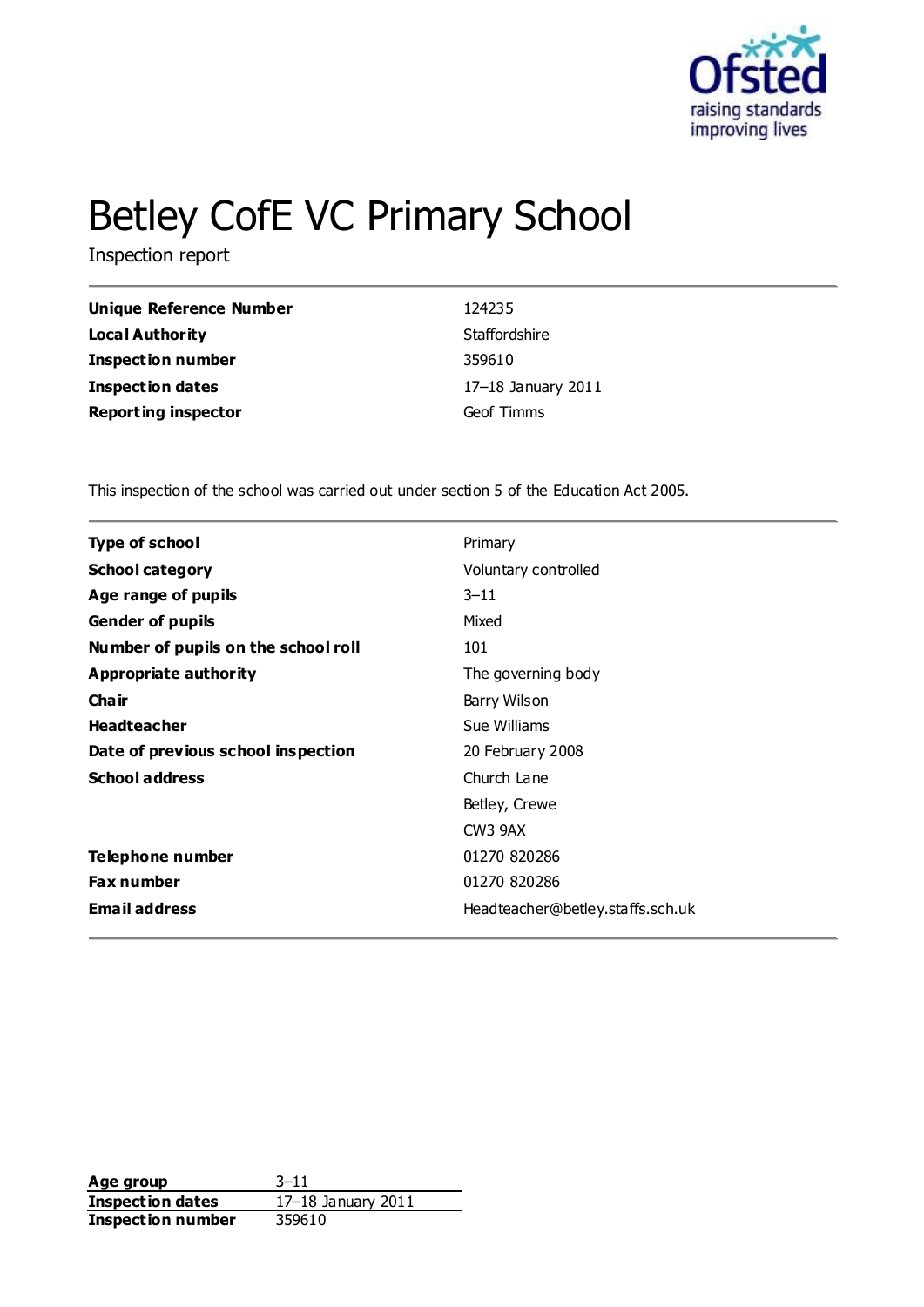The Office for Standards in Education, Children's Services and Skills (Ofsted) regulates and inspects to achieve excellence in the care of children and young people, and in education and skills for learners of all ages. It regulates and inspects childcare and children's social care, and inspects the Children and Family Court Advisory Support Service (Cafcass), schools, colleges, initial teacher training, work-based learning and skills training, adult and community learning, and education and training in prisons and other secure establishments. It assesses council children's services, and inspects services for looked after children, safeguarding and child protection.

Further copies of this report are obtainable from the school. Under the Education Act 2005, the school must provide a copy of this report free of charge to certain categories of people. A charge not exceeding the full cost of reproduction may be made for any other copies supplied.

If you would like a copy of this document in a different format, such as large print or Braille, please telephone 0300 123 4234, or email **[enquiries@ofsted.gov.uk](mailto:enquiries@ofsted.gov.uk)**.

You may copy all or parts of this document for non-commercial educational purposes, as long as you give details of the source and date of publication and do not alter the documentation in any way.

To receive regular email alerts about new publications, including survey reports and school inspection reports, please visit our website and go to 'Subscribe'.

Royal Exchange Buildings St Ann's Square Manchester M2 7LA T: 0300 123 4234 Textphone: 0161 618 8524 E: **[enquiries@ofsted.gov.uk](mailto:enquiries@ofsted.gov.uk)**

W: **[www.ofsted.gov.uk](http://www.ofsted.gov.uk/)**

© Crown copyright 2011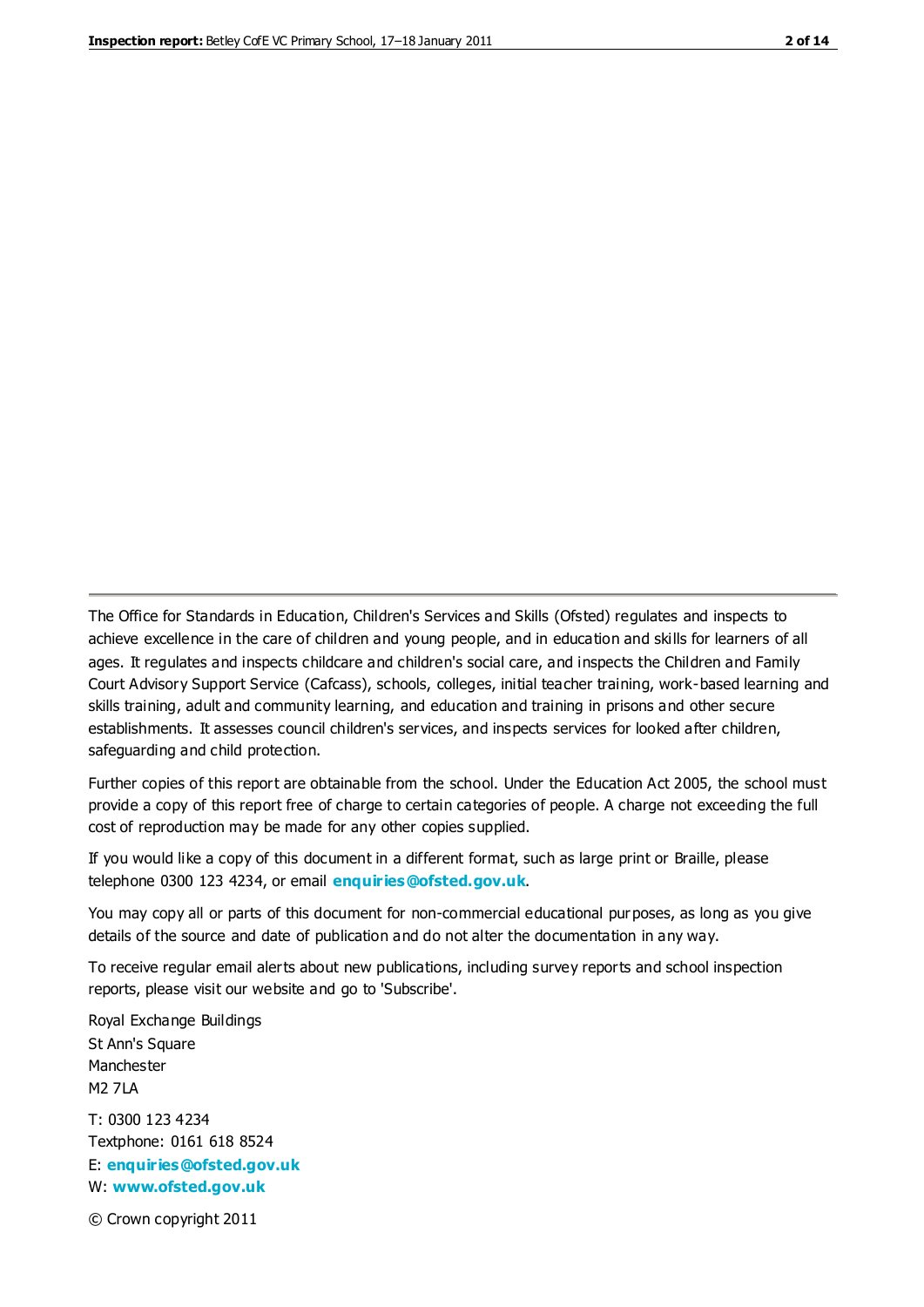# **Introduction**

This inspection was carried out by two additional inspectors. They observed 10 lessons taught by four teachers. They held meetings with the acting headteacher, members of staff and the governing body, as well as the school council and other pupils. They observed the school's work, and looked at policies, planning, assessment information, pupils' work and other documentation. Fifty-two parental questionnaires were scrutinised.

The inspection team reviewed many aspects of the school's work. It looked in detail at a number of key areas.

- How well the school helps boys learn and all pupils to reach higher standards in mathematics.
- $\blacksquare$  The impact of recent changes to the way the curriculum is organised.
- The impact of recent changes to subject leadership.
- $\blacksquare$  How accurately the school evaluates its successes and weaknesses.

# **Information about the school**

This is a smaller-than-average primary school. The vast majority of pupils are from a White British heritage. A small number of children are from other backgrounds but very few speak English as an additional language. The proportion of children with special educational needs and/or disabilities is well below average.

The school has an Activemark award, Healthy School Status, an award for being a Dyslexia Friendly school and has achieved an anti-bullying accreditation. There is a privately managed before- and after-school club using the school site; this is inspected separately. At the time of the inspection the school was led by a recently appointed parttime acting headteacher as the substantive headteacher was absent.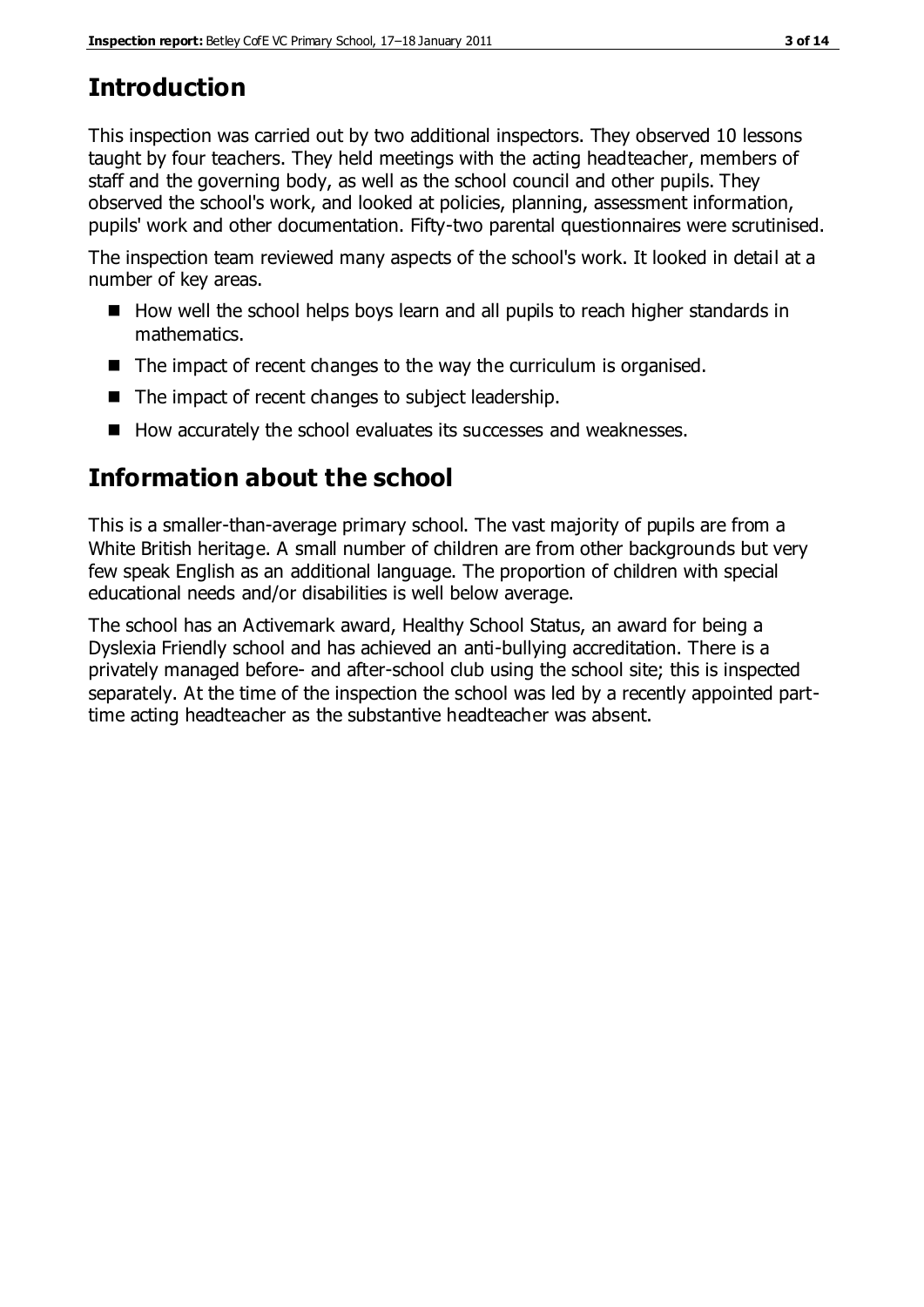**Inspection grades: 1 is outstanding, 2 is good, 3 is satisfactory, and 4 is inadequate** Please turn to the glossary for a description of the grades and inspection terms

# **Inspection judgements**

| Overall effectiveness: how good is the school? |  |
|------------------------------------------------|--|
|------------------------------------------------|--|

# **The school's capacity for sustained improvement 2**

# **Main findings**

This is a good and rapidly improving school. The hard work put in by the headteacher and staff since the last inspection has had a clear and positive impact on the provision and on the outcomes for pupils. Standards have risen steadily over the past three years especially in reading and writing, and the current attainment of pupils is often above average. Standards remain weaker in mathematics, however, and the school has begun to address this. A new system for assessing pupils' learning and progress in mathematics has recently been introduced but it is too soon to see any impact. In addition, teachers do not provide sufficient opportunities for pupils to use their mathematical skills in other subjects or to solve problems. Standards in writing have improved greatly partly because better opportunities to write in other subjects have been developed. Together with the detailed, accurate and honest self-evaluation carried out by the school, this shows the good capacity the school has to improve further.

Changes to the subject leadership have given staff more responsibility and a better understanding of how well pupils are achieving in their areas. They are more familiar with the data and so know how much progress individual pupils are making. They monitor their subject more closely and this is focused on pupils' learning. This means they can quickly address any underachievement through good one-to-one provision or through additional help such as booster groups. Although there have been occasions in some previous year groups when boys have not attained as well as girls, there are no significant differences in their current standards.

A major reason for the improved learning is the good teaching and the exceptionally strong relationships created in each class. The pupils' behaviour in lessons is exemplary and this means they learn more effectively. They talk positively about their trust in the adults and how well they are helped to learn new things. Teachers use new technology very effectively in lessons to bring learning to life. This happened for example when older pupils, as part of a lesson on debating, were able to watch the county council in action. However, there are missed opportunities to develop pupils' independent and research skills, and the school is at an early stage of developing an effective library. Changes to the curriculum planning have created some effective cross subject links. These are helping all pupils, but particularly the boys, develop positive attitudes to their learning.

The school ensures pupils are well cared for and supported. Parents and pupils say that children feel safe at school. Good efforts are made to ensure pupils learn about how others live both globally and nationally. Attendance is above average and this also has a positive impact on the learning.

| 2 |  |
|---|--|
|   |  |
|   |  |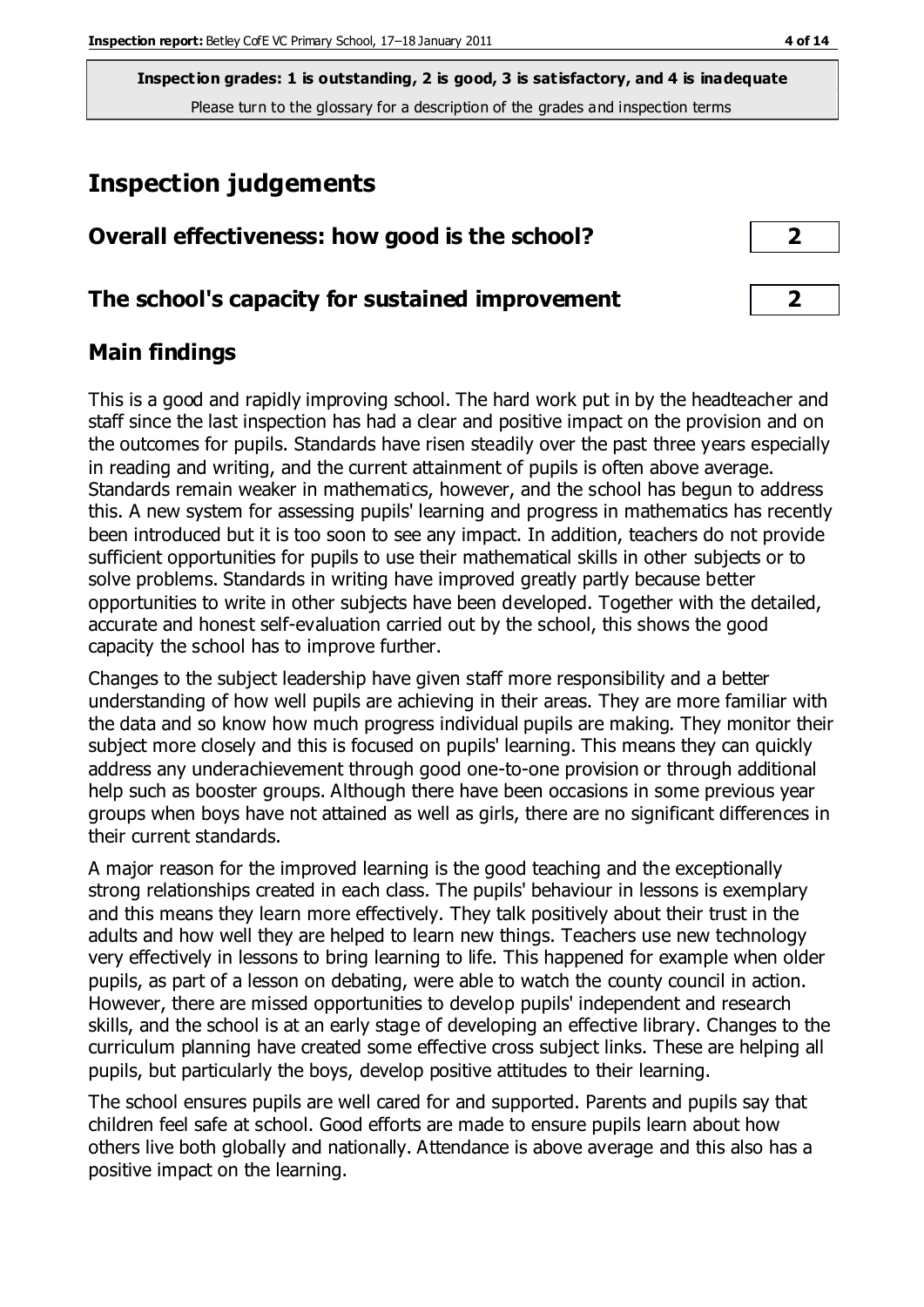**Inspection grades: 1 is outstanding, 2 is good, 3 is satisfactory, and 4 is inadequate** Please turn to the glossary for a description of the grades and inspection terms

# **What does the school need to do to improve further?**

- Raise standards in mathematics by
	- $=$  embedding, and making effective use of, recent changes to assessment procedures
	- providing more opportunities for pupils to use their mathematical skills to solve problems and in other subjects.
- **Provide better opportunities for pupils to undertake independent research in all** subjects by developing the library resources.

#### **Outcomes for individuals and groups of pupils 2**

The small size of the school means that pupils' attainment on entry can vary from year to year, but over time data shows it is broadly typical in most areas of learning. The standards attained in the lessons observed clearly supported the above average picture in the school's data and this represents good progress over time especially in reading and writing. In Years 1 and 2, pupils were challenged to create 'tongue-twisters' which they did with great enjoyment and to a high standard. Phrases such as 'Charlie's chewy chocolate chip' showed how well their use of language is developing. In Key Stage 2, pupils' writing is often of high quality, such as when writing imaginative creation myths. Well-developed speaking and listening skills are shown in the discussions held between pupils and with adults. For example, in one lesson, Year 3 and 4 pupils spoke and answered questions very knowledgably about ancient Egypt. The provision for pupils with special educational needs and/or disabilities is good and these pupils also make good progress. The provision for the most able is good and some of the older, able mathematicians in particular are making excellent progress and attaining exceptionally high standards. Although standards in mathematics are rising there is little evidence yet of the impact of recent changes to the assessment of their progress. There are too few opportunities for pupils to use their basic number skills to solve problems.

The major reason for the good standards attained is pupils' exemplary behaviour in lessons and the positive interactions between them and with the adults they are working with. They clearly enjoy their work. Their parents say how well they feel the school teaches them about living healthy lives. The good working and learning habits they are developing help prepare them well for their future lives.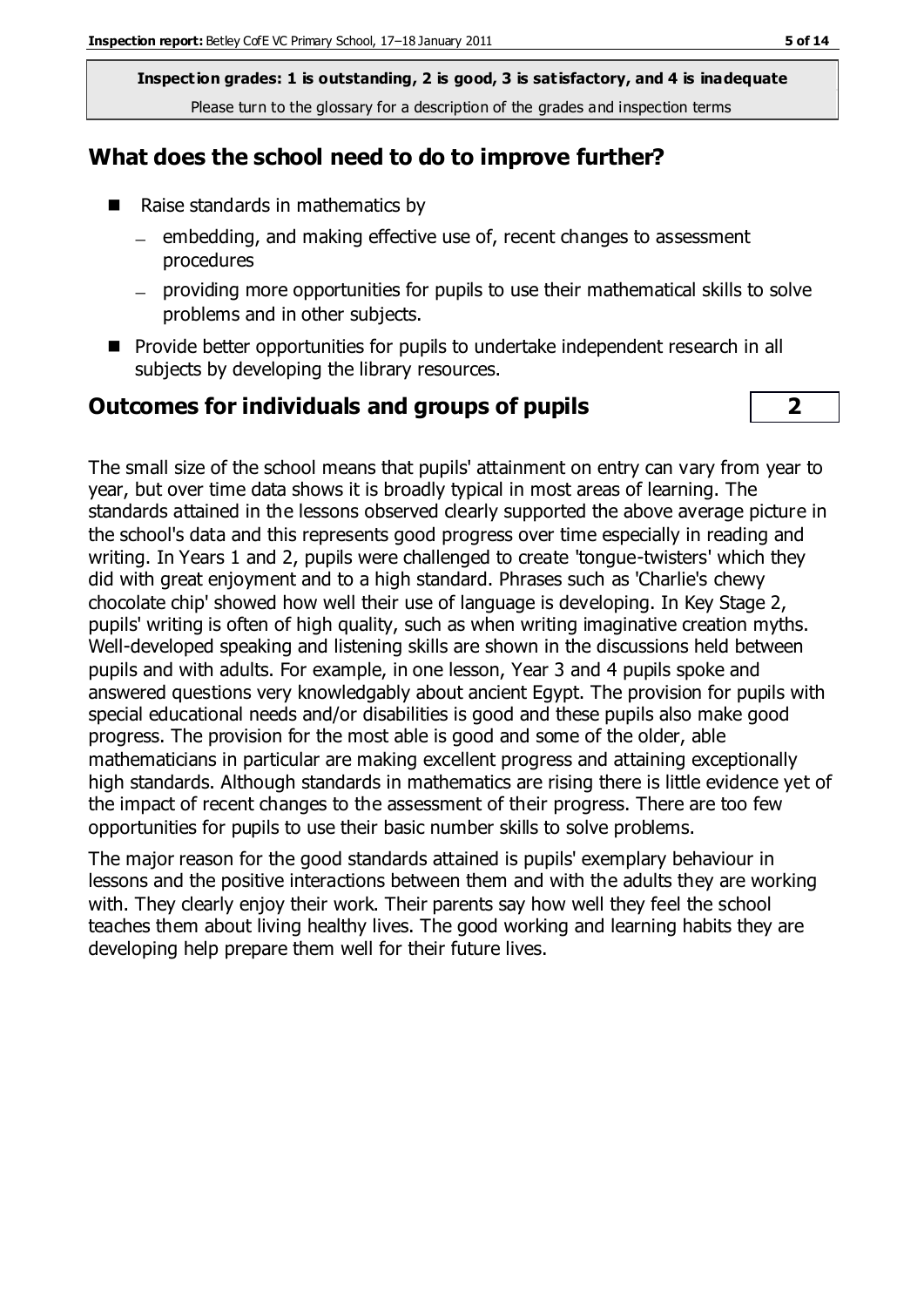Please turn to the glossary for a description of the grades and inspection terms

These are the grades for pupils' outcomes

| Pupils' achievement and the extent to which they enjoy their learning                                                     | $\overline{\mathbf{2}}$ |
|---------------------------------------------------------------------------------------------------------------------------|-------------------------|
| Taking into account:<br>Pupils' attainment <sup>1</sup>                                                                   | 2                       |
| The quality of pupils' learning and their progress                                                                        | $\mathcal{P}$           |
| The quality of learning for pupils with special educational needs and/or disabilities<br>and their progress               | 2                       |
| The extent to which pupils feel safe                                                                                      | $\overline{\mathbf{2}}$ |
| Pupils' behaviour                                                                                                         | 1                       |
| The extent to which pupils adopt healthy lifestyles                                                                       | $\mathbf{2}$            |
| The extent to which pupils contribute to the school and wider community                                                   | 2                       |
| The extent to which pupils develop workplace and other skills that will contribute to<br>their future economic well-being | $\overline{2}$          |
| Taking into account:<br>Pupils' attendance <sup>1</sup>                                                                   | $\mathcal{P}$           |
| The extent of pupils' spiritual, moral, social and cultural development                                                   | 2                       |

<sup>1</sup> The grades for attainment and attendance are: 1 is high; 2 is above average; 3 is broadly average; and 4 is low

# **How effective is the provision?**

This is a very caring school. Adults create a secure but challenging learning environment where pupils can feel comfortable when answering questions and are supported well not just by adults but also by their peers. This has a very positive impact on pupils' learning and progress. Teachers plan and deliver good, imaginative lessons making good use of new technology and other resources. The lack of a functioning and well-resourced library currently hinders opportunities for the recent improvements made to the curriculum to support pupils' research and independent learning skills. The good planning of lessons and the curriculum ensure that work is usually well-matched and sufficiently challenging for the different ages and abilities in each class. This is the result of accurate assessment and improved use of data so teachers are more familiar with the levels individual pupils are reaching. This also helps them support those who have special educational needs and/or disabilities and those who are more able, gifted or talented. The marking of pupils' work is good and helps them understand how they can improve.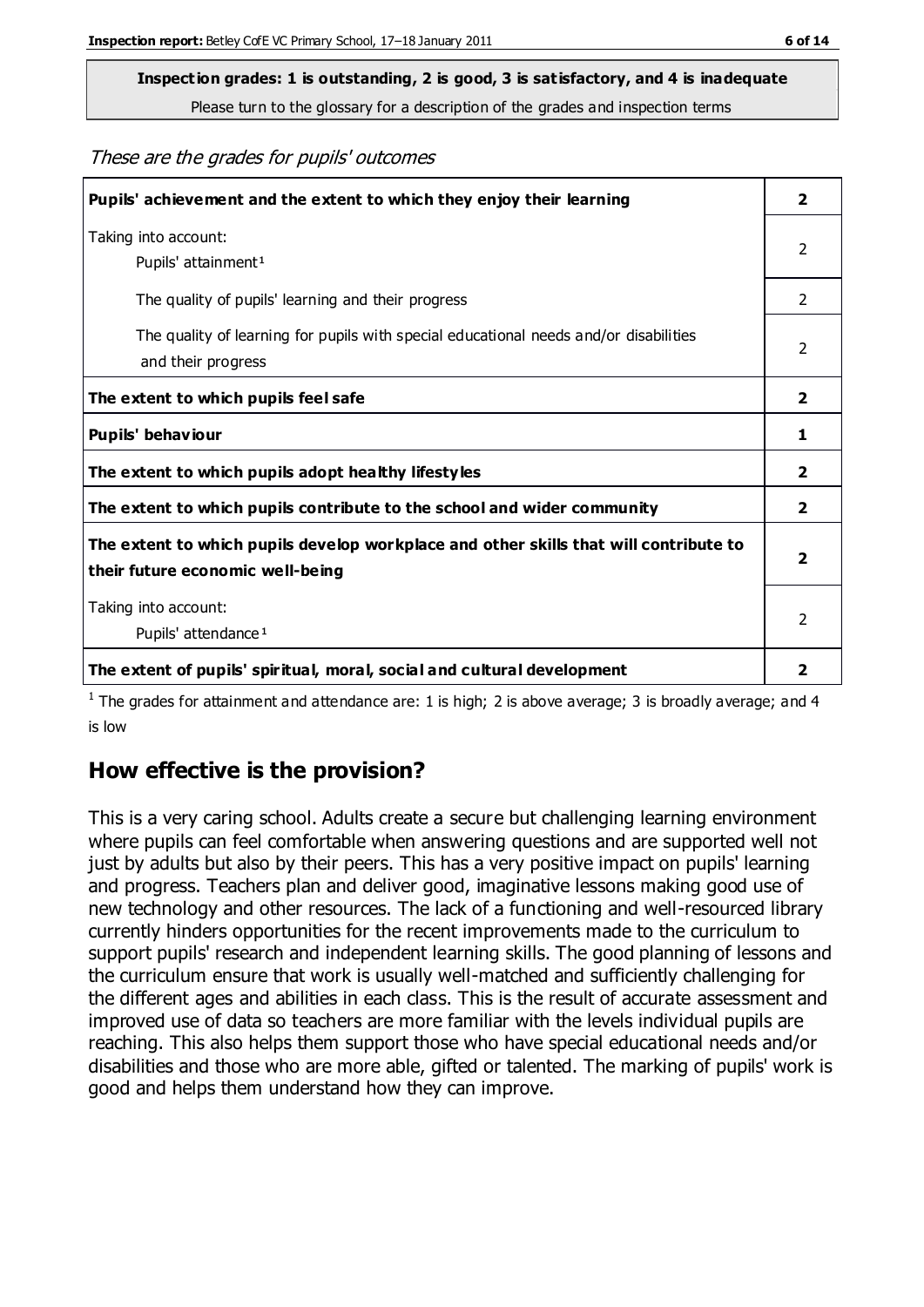Please turn to the glossary for a description of the grades and inspection terms

These are the grades for the quality of provision

| The quality of teaching                                                                                    |  |
|------------------------------------------------------------------------------------------------------------|--|
| Taking into account:<br>The use of assessment to support learning                                          |  |
| The extent to which the curriculum meets pupils' needs, including, where relevant,<br>through partnerships |  |
| The effectiveness of care, guidance and support                                                            |  |

# **How effective are leadership and management?**

The headteacher and staff have worked hard since the last inspection to ensure leaders demonstrate a purposeful ambition to raise standards to levels that better reflect pupils' capabilities. This has been successful. The good capacity of the school to continue improving in the future is shown by many other important changes since the last inspection. Leadership has been delegated more effectively and staff have taken effective ownership of their roles and responsibilities. In particular, the improved use of available data and assessment information has helped staff provide better support for all pupils, strengthening the equality of the provision and avoiding discrimination. The school is good at safeguarding pupils because all adults are fully committed to the pupils' safety and understand their roles well, and the checks carried out on adults are extremely detailed and robust. Community cohesion is enhanced by the proactive links made with a school in a different catchment area, which are giving pupils a good understanding of how others live. This is also an example of the good partnerships which support learning effectively. In addition, the pupils talk knowledgeably about the sponsorship of an African boy and how his life has been changed partly through their efforts. The governing body have been effective in supporting the school through a couple of challenging terms involving building work and some temporary changes to leadership. They have a good awareness of the school's strengths and weaknesses and in particular promote its place at the centre of the local community.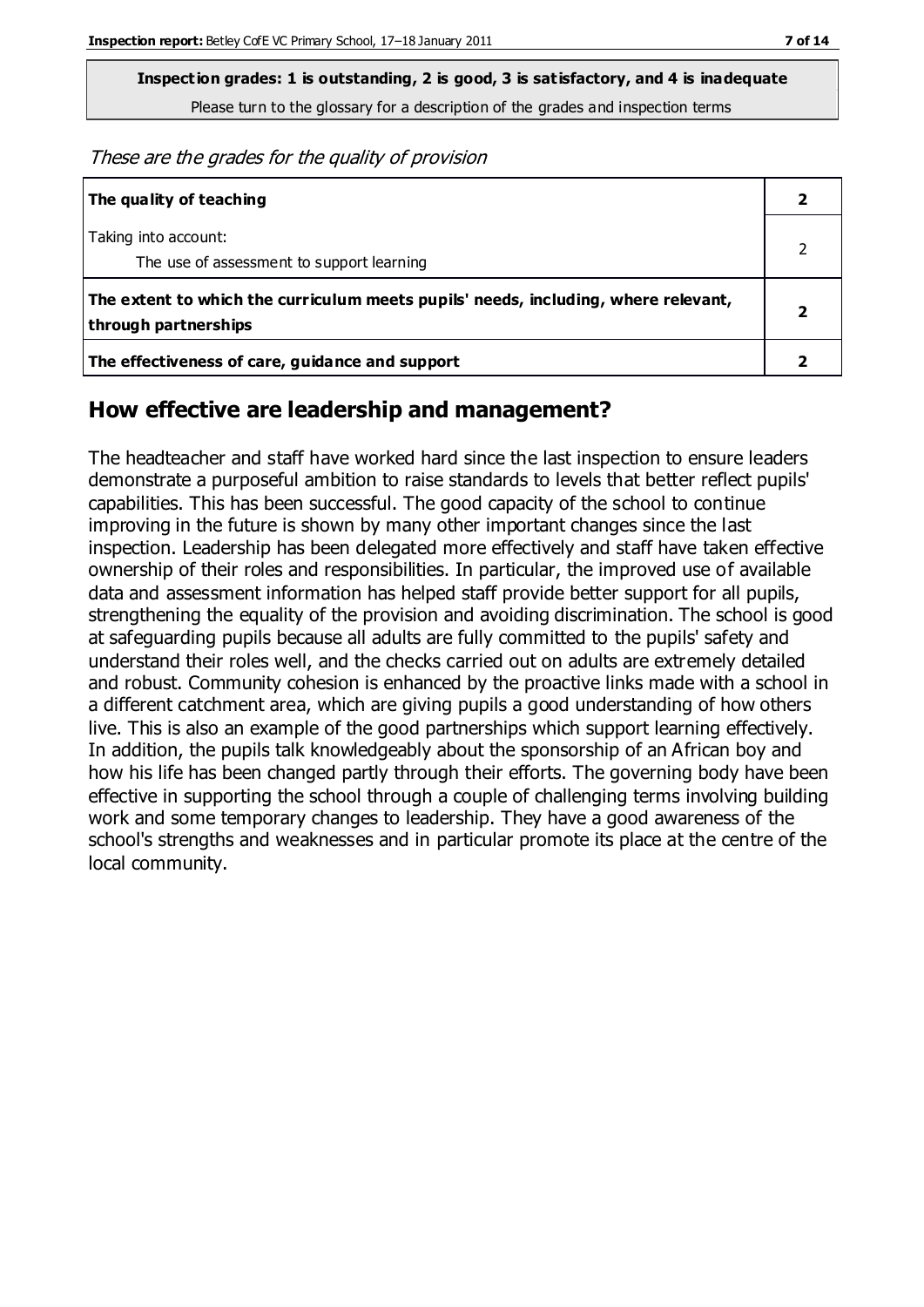Please turn to the glossary for a description of the grades and inspection terms

These are the grades for leadership and management

| The effectiveness of leadership and management in embedding ambition and driving<br><b>improvement</b>                                                           | $\overline{2}$          |
|------------------------------------------------------------------------------------------------------------------------------------------------------------------|-------------------------|
| Taking into account:<br>The leadership and management of teaching and learning                                                                                   | 2                       |
| The effectiveness of the governing body in challenging and supporting the<br>school so that weaknesses are tackled decisively and statutory responsibilities met | $\overline{\mathbf{2}}$ |
| The effectiveness of the school's engagement with parents and carers                                                                                             | $\mathbf{2}$            |
| The effectiveness of partnerships in promoting learning and well-being                                                                                           | $\overline{2}$          |
| The effectiveness with which the school promotes equality of opportunity and tackles<br><b>discrimination</b>                                                    | $\overline{\mathbf{2}}$ |
| The effectiveness of safeguarding procedures                                                                                                                     | $\overline{\mathbf{2}}$ |
| The effectiveness with which the school promotes community cohesion                                                                                              | $\overline{2}$          |
| The effectiveness with which the school deploys resources to achieve value for money                                                                             | 2                       |

# **Early Years Foundation Stage**

From their starting points, Nursery and Reception children are helped to make good progress and achieve well against the early learning goals for the end of the Foundation Stage. A major strength of the provision is the continuous evaluation carried out by the teacher and her nursery assistant, who always strive to do the best possible for the children. The start to school is handled well through meetings with parents and home visits. Parents and carers are kept well-informed about how well their child is doing. The planning of activities is imaginative and creates great interest and enjoyment among the children. For example, to support the learning about 'journeys' the role play area was turned into an aeroplane. A parent who works as a flight attendant was invited in to talk to the children about her role and this was well illustrated with pictures and video. Following the visit, children reflected their learning well in their play by using the safety leaflet and checking passengers were happy and well-looked-after. Learning is carefully observed and recorded and the involvement of parents and carers in this process is developing well. The outdoor area is used well and the planning ensures children have a good mix of adult-led and child-initiated activities.

| Overall effectiveness of the Early Years Foundation Stage                         |  |
|-----------------------------------------------------------------------------------|--|
| Taking into account:<br>Outcomes for children in the Early Years Foundation Stage |  |
| The quality of provision in the Early Years Foundation Stage                      |  |
| The effectiveness of leadership and management of the Early Years Foundation      |  |

These are the grades for the Early Years Foundation Stage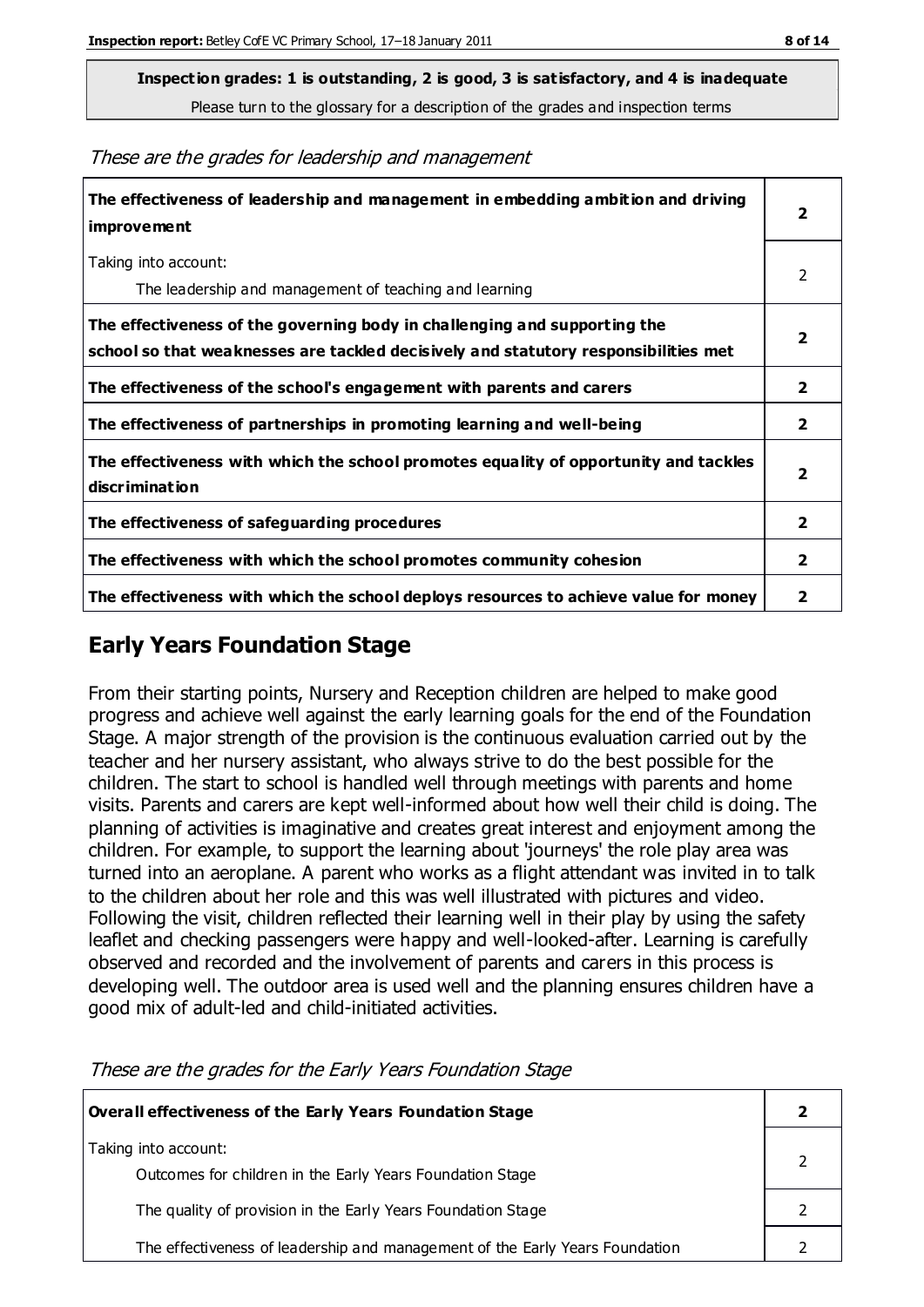Please turn to the glossary for a description of the grades and inspection terms

Stage

# **Views of parents and carers**

An above average proportion of the parents and carers returned questionnaires about the work of the school. Although a few parents and carers are understandably concerned that the leadership of the school does not slip during the current headteacher's absence, they remain very positive about the school and their children's experience there. A few parents felt that the school did not always deal with behavioural issues well but the behaviour observed during the inspection was outstanding in lessons and in the playground. A very large majority of parents and carers say their children are happy and safe at school, and all of those who completed the questionnaire said the school taught their children how to lead healthy lives.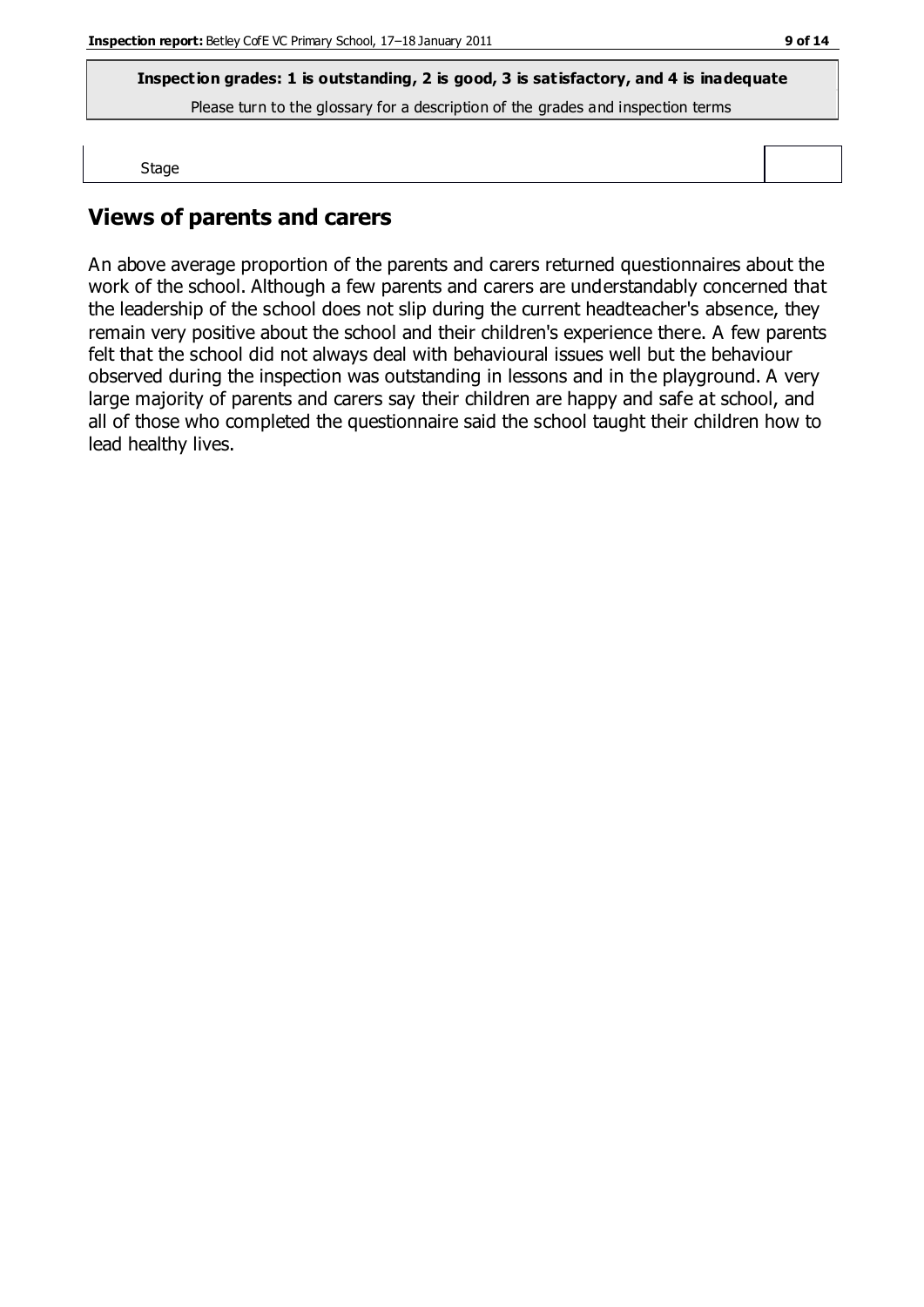#### **Responses from parents and carers to Ofsted's questionnaire**

Ofsted invited all the registered parents and carers of pupils registered at Betley CofE VC Primary School to complete a questionnaire about their views of the school.

In the questionnaire, parents and carers were asked to record how strongly they agreed with 13 statements about the school. The inspection team received 52 completed questionnaires by the end of the on-site inspection. In total, there are 101 pupils registered at the school.

| <b>Statements</b>                                                                                                                                                                                                                                       | <b>Strongly</b><br>agree |               |              | Agree         |                | <b>Disagree</b> |                | <b>Strongly</b><br>disagree |
|---------------------------------------------------------------------------------------------------------------------------------------------------------------------------------------------------------------------------------------------------------|--------------------------|---------------|--------------|---------------|----------------|-----------------|----------------|-----------------------------|
|                                                                                                                                                                                                                                                         | <b>Total</b>             | $\frac{0}{0}$ | <b>Total</b> | $\frac{0}{0}$ | <b>Total</b>   | $\frac{0}{0}$   | <b>Total</b>   | $\frac{0}{0}$               |
| My child enjoys school                                                                                                                                                                                                                                  | 36                       | 69            | 14           | 27            | 2              | $\overline{4}$  | $\mathbf 0$    | $\mathbf 0$                 |
| The school keeps my child<br>safe                                                                                                                                                                                                                       | 36                       | 69            | 14           | 27            | 0              | 0               | $\overline{2}$ | $\overline{4}$              |
| My school informs me about<br>my child's progress                                                                                                                                                                                                       | 28                       | 54            | 22           | 42            | $\overline{2}$ | 4               | $\mathbf 0$    | $\mathbf 0$                 |
| My child is making enough<br>progress at this school                                                                                                                                                                                                    | 22                       | 42            | 24           | 46            | $\overline{2}$ | 4               | 2              | $\overline{4}$              |
| The teaching is good at this<br>school                                                                                                                                                                                                                  | 32                       | 62            | 15           | 29            | 3              | 6               | 0              | $\mathbf 0$                 |
| The school helps me to<br>support my child's learning                                                                                                                                                                                                   | 28                       | 54            | 18           | 35            | 1              | $\overline{2}$  | 3              | 6                           |
| The school helps my child to<br>have a healthy lifestyle                                                                                                                                                                                                | 30                       | 58            | 22           | 42            | 0              | $\mathbf 0$     | $\mathbf 0$    | $\mathbf 0$                 |
| The school makes sure that<br>my child is well prepared for<br>the future (for example<br>changing year group,<br>changing school, and for<br>children who are finishing<br>school, entering further or<br>higher education, or entering<br>employment) | 28                       | 54            | 15           | 29            | $\overline{2}$ | 4               | $\mathbf 0$    | $\mathbf 0$                 |
| The school meets my child's<br>particular needs                                                                                                                                                                                                         | 30                       | 58            | 16           | 31            | 1              | $\overline{2}$  | 2              | 4                           |
| The school deals effectively<br>with unacceptable behaviour                                                                                                                                                                                             | 22                       | 42            | 16           | 31            | 4              | 8               | 4              | 8                           |
| The school takes account of<br>my suggestions and concerns                                                                                                                                                                                              | 25                       | 48            | 20           | 38            | 5              | 10              | 0              | 0                           |
| The school is led and<br>managed effectively                                                                                                                                                                                                            | 21                       | 40            | 22           | 42            | 3              | 6               | 3              | 6                           |
| Overall, I am happy with my<br>child's experience at this<br>school                                                                                                                                                                                     | 27                       | 52            | 22           | 42            | $\pmb{0}$      | $\pmb{0}$       | $\overline{2}$ | $\overline{4}$              |

The table above summarises the responses that parents and carers made to each statement. The percentages indicate the proportion of parents and carers giving that response out of the total number of completed questionnaires. Where one or more parents and carers chose not to answer a particular question, the percentages will not add up to 100%.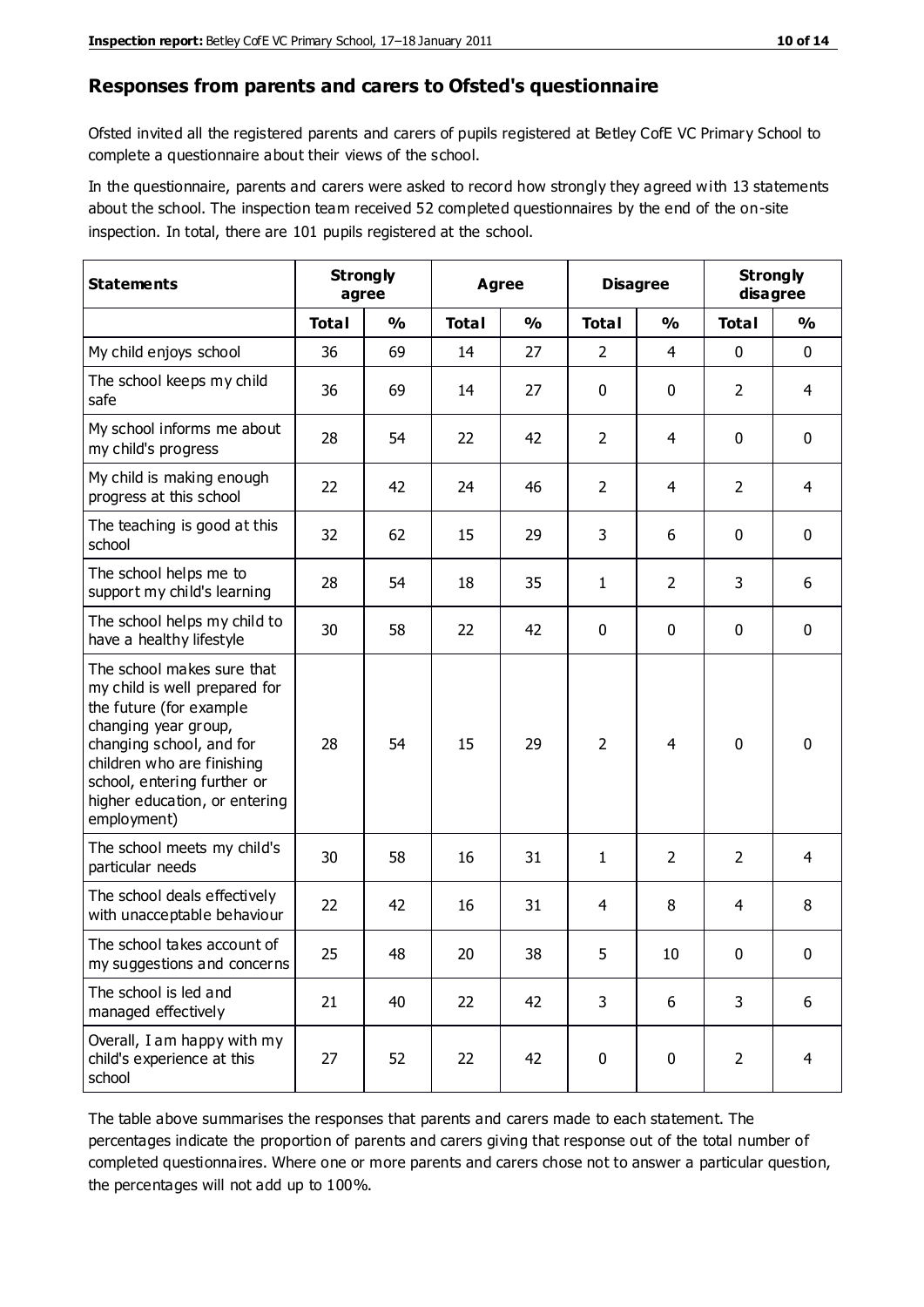# **Glossary**

| Grade   | <b>Judgement</b> | <b>Description</b>                                                                                                                                                                                                            |
|---------|------------------|-------------------------------------------------------------------------------------------------------------------------------------------------------------------------------------------------------------------------------|
| Grade 1 | Outstanding      | These features are highly effective. An outstanding school<br>provides exceptionally well for all its pupils' needs.                                                                                                          |
| Grade 2 | Good             | These are very positive features of a school. A school that<br>is good is serving its pupils well.                                                                                                                            |
| Grade 3 | Satisfactory     | These features are of reasonable quality. A satisfactory<br>school is providing adequately for its pupils.                                                                                                                    |
| Grade 4 | Inadequate       | These features are not of an acceptable standard. An<br>inadequate school needs to make significant improvement<br>in order to meet the needs of its pupils. Ofsted inspectors<br>will make further visits until it improves. |

#### **What inspection judgements mean**

# **Overall effectiveness of schools**

|                       | Overall effectiveness judgement (percentage of schools) |      |                     |                   |
|-----------------------|---------------------------------------------------------|------|---------------------|-------------------|
| <b>Type of school</b> | <b>Outstanding</b>                                      | Good | <b>Satisfactory</b> | <b>Inadequate</b> |
| Nursery schools       | 59                                                      | 35   | 3                   | 3                 |
| Primary schools       | 9                                                       | 44   | 39                  | 7                 |
| Secondary schools     | 13                                                      | 36   | 41                  | 11                |
| Sixth forms           | 15                                                      | 39   | 43                  | 3                 |
| Special schools       | 35                                                      | 43   | 17                  | 5                 |
| Pupil referral units  | 21                                                      | 42   | 29                  | 9                 |
| All schools           | 13                                                      | 43   | 37                  | 8                 |

New school inspection arrangements were introduced on 1 September 2009. This means that inspectors now make some additional judgements that were not made previously.

The data in the table above are for the period 1 September 2009 to 31 August 2010 and are consistent with the latest published official statistics about maintained school inspec tion outcomes (see **[www.ofsted.gov.uk](http://www.ofsted.gov.uk/)**).

The sample of schools inspected during 2009/10 was not representative of all schools nationally, as weaker schools are inspected more frequently than good or outstanding schools.

Percentages are rounded and do not always add exactly to 100.

Sixth form figures reflect the judgements made for the overall effectiveness of the sixth form in secondary schools, special schools and pupil referral units.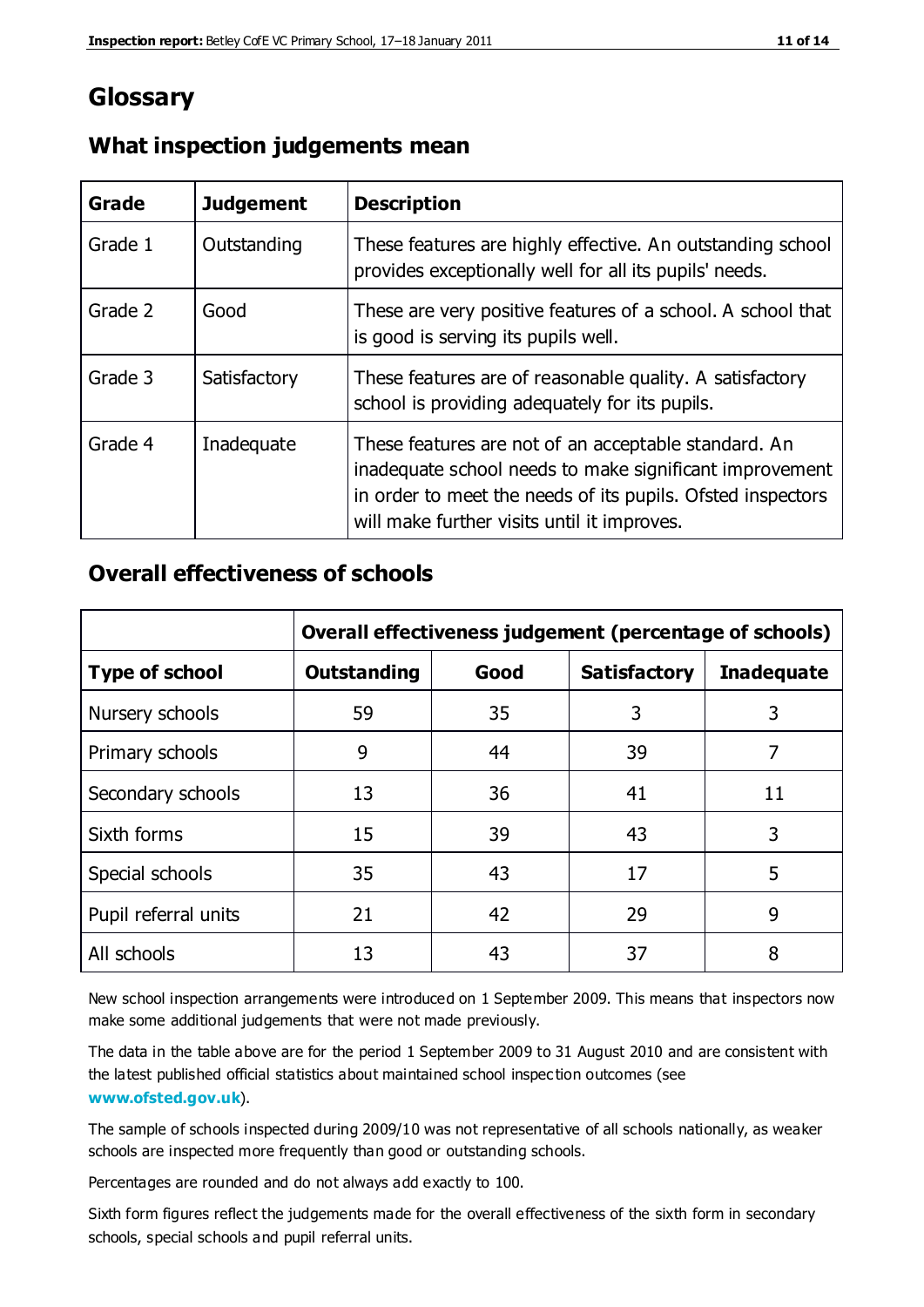# **Common terminology used by inspectors**

| Achievement:                  | the progress and success of a pupil in their learning,<br>development or training.                                                                                                                                                          |  |  |
|-------------------------------|---------------------------------------------------------------------------------------------------------------------------------------------------------------------------------------------------------------------------------------------|--|--|
| Attainment:                   | the standard of the pupils' work shown by test and<br>examination results and in lessons.                                                                                                                                                   |  |  |
| Capacity to improve:          | the proven ability of the school to continue<br>improving. Inspectors base this judgement on what<br>the school has accomplished so far and on the quality<br>of its systems to maintain improvement.                                       |  |  |
| Leadership and management:    | the contribution of all the staff with responsibilities,<br>not just the headteacher, to identifying priorities,<br>directing and motivating staff and running the school.                                                                  |  |  |
| Learning:                     | how well pupils acquire knowledge, develop their<br>understanding, learn and practise skills and are<br>developing their competence as learners.                                                                                            |  |  |
| <b>Overall effectiveness:</b> | inspectors form a judgement on a school's overall<br>effectiveness based on the findings from their<br>inspection of the school. The following judgements,<br>in particular, influence what the overall effectiveness<br>judgement will be. |  |  |
|                               | The school's capacity for sustained<br>improvement.                                                                                                                                                                                         |  |  |
|                               | Outcomes for individuals and groups of pupils.                                                                                                                                                                                              |  |  |
|                               | The quality of teaching.                                                                                                                                                                                                                    |  |  |
|                               | The extent to which the curriculum meets<br>pupils' needs, including, where relevant,<br>through partnerships.                                                                                                                              |  |  |
|                               | The effectiveness of care, guidance and<br>support.                                                                                                                                                                                         |  |  |
| Progress:                     | the rate at which pupils are learning in lessons and<br>over longer periods of time. It is often measured by<br>comparing the pupils' attainment at the end of a key                                                                        |  |  |

stage with their attainment when they started.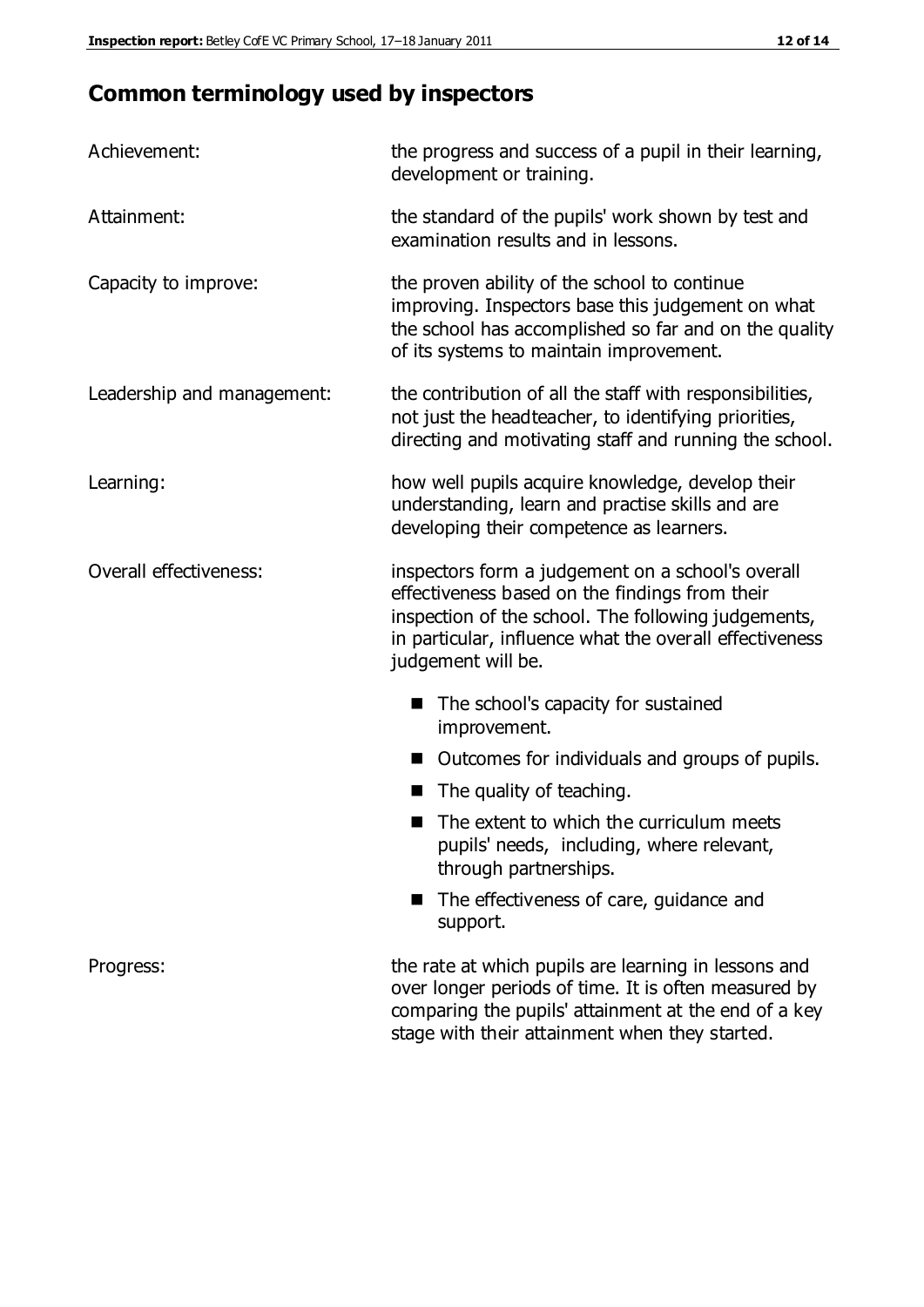#### **This letter is provided for the school, parents and carers to share with their children. It describes Ofsted's main findings from the inspection of their school.**

19 January 2011

#### Dear Pupils

#### **Inspection of Betley CofE VC Primary School, Crewe, CW3 9AX**

Thank you for the help you gave us when we visited your school recently. We really enjoyed meeting you and especially the school council who told me a lot about the school and how much they like being there.

Yours is a good school and it is improving all the time. The best thing about our visit was being able to see you learning so well. This is because of the good lessons your teachers are providing for you but also because you are so well behaved and keen to do well. This is helping you become confident learners and to be ready for your next school. The adults have all worked very hard to make your school so good and because of this you are reaching good standards especially in reading and writing.

We have asked the school to do two things to help your learning get even better in future.

Help you get better at mathematics by carefully assessing how well you are learning and giving your more opportunities to solve problems and use your skills in different subjects.

Give you the chance to research more information independently using the library.

Thank you again for your help. Enjoy your time at Betley and keep working hard!

Yours sincerely

Geof Timms Lead inspector raising standards

improving lives